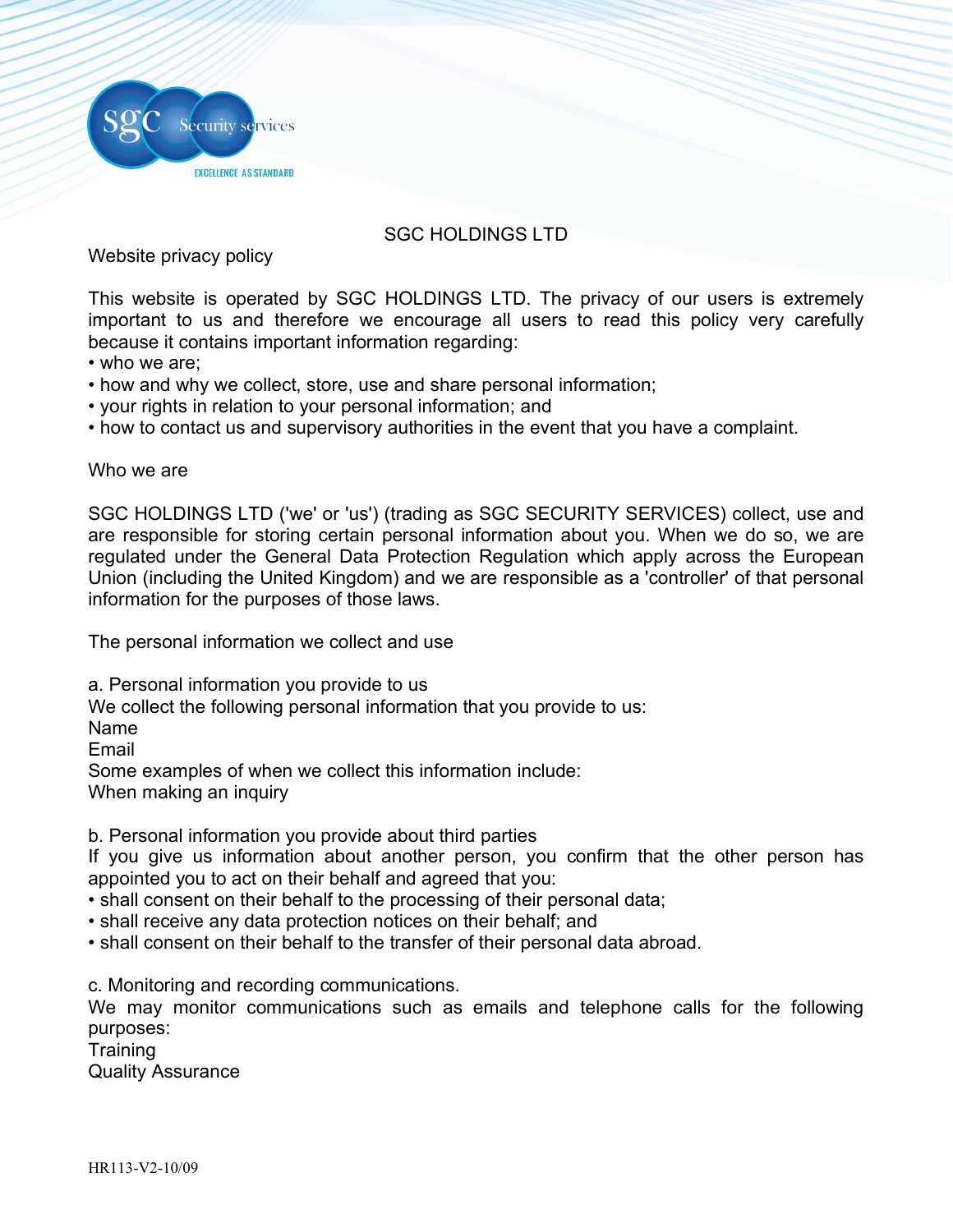

## How we use your personal information

We collect information about our users for the following purposes: To make further communication based on our products and services and also for recruitment.

Who your information may be shared with

We may share your information with law enforcement agences in connection with any investigation to help prevent unlawful activity.

We will not share you personal information with any other 3rd parties.

## Marketing

We would like to send you information about products, services, offers, competitions and our business which may be of interest to you. Such information could be sent by post, email, telephone, text message or automated call.

We will ask whether you would like us to send you marketing messages on the first occasion that you provide any relevant contact information (i.e. on purchase, signing up to a newsletter, entering a competition etc). If you do opt in to receive such marketing from us you can opt out at any time (see 'What rights do you have?' below for further information). If you have any queries about how to opt out, or if you are receiving messages you do not want you can contact us using the details provided below.

Required personal information

The provision of the following information is required from you: Name Email Telephone number This is to enable us to do the following: **Training Recruitment** Engage with our products and services We will inform you at the point of collecting information from you, whether you are required to provide the information to us.

How long your personal information will be kept

We will hold your personal information for the following periods:

Name, email address and telephone number will be held for a period of 12 months from the date of entry.

These periods are no longer than necessary in each case.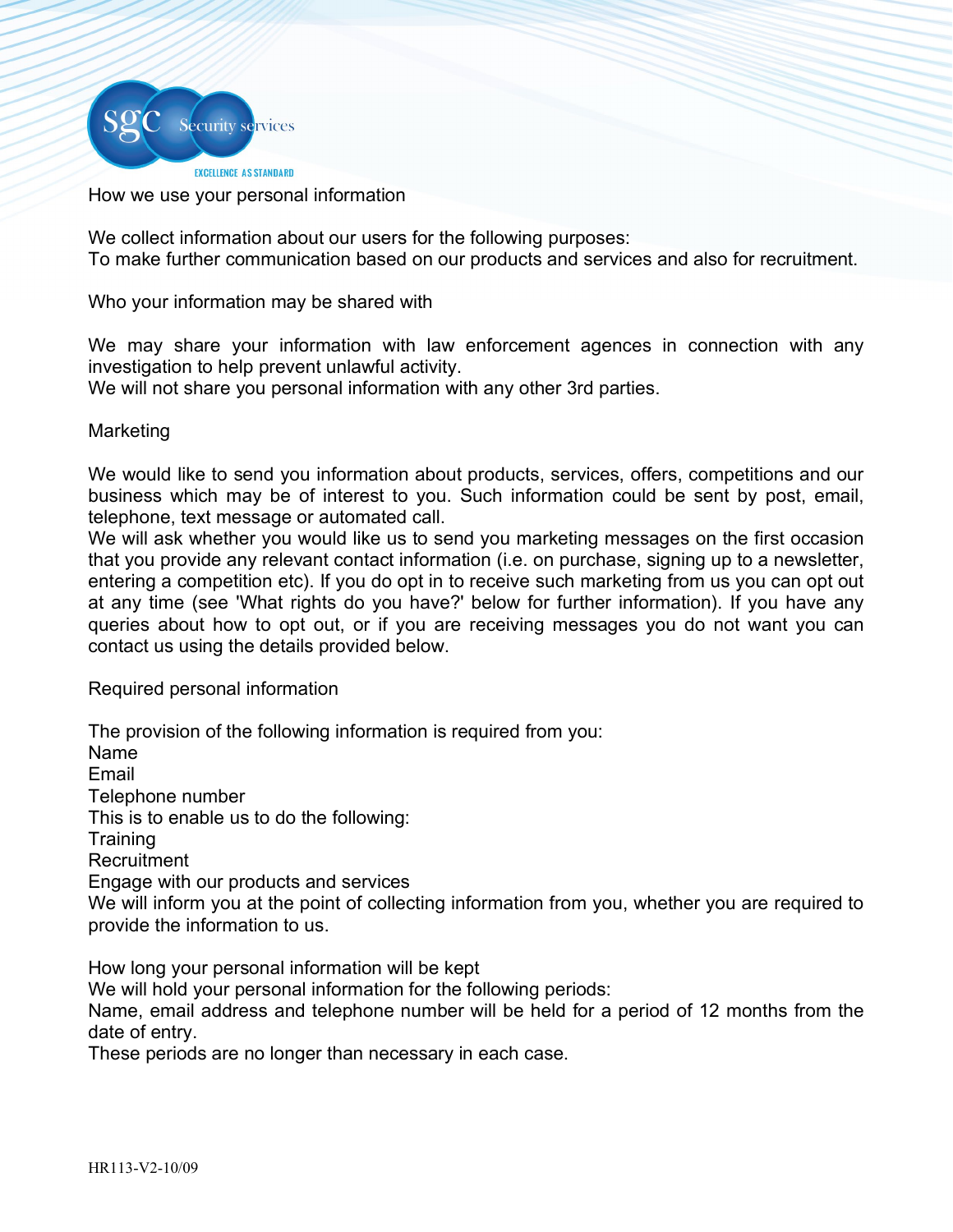

Reasons we can collect and use your personal information

We rely on the following as the lawful basis on which we collect and use your personal information:

- (1). consent;
- (2). contract;
- (3). legal obligation;
- (4). vital interests;
- (5). public task.

Keeping your information secure

We have appropriate security measures in place to prevent personal information from being accidentally lost, or used or accessed in an unauthorised way. We limit access to your personal information to those who have a genuine business need to know it. Those processing your information will do so only in an authorised manner and are subject to a duty of confidentiality.

We will also use technological and organisation measures to keep your information secure. These measures may include the following examples:

Through our data protection policy, further information can be obtained on our process and procedures.

We also have procedures in place to deal with any suspected data security breach. We will notify you and any applicable regulator of a suspected data security breach where we are legally required to do so.

Indeed, while we will use all reasonable efforts to secure your personal data, in using the site you acknowledge that the use of the internet is not entirely secure and for this reason we cannot guarantee the security or integrity of any personal data that are transferred from you or to you via the internet. If you have any particular concerns about your information, please contact us

Children and the validity of consent

Where we obtain consent from any user we will take reasonable steps to ascertain whether the user is over 13 years of age and whether the child is sufficiently informed to give valid consent. If the user is not, parental consent will be required to provide consent for the processing of any personal information.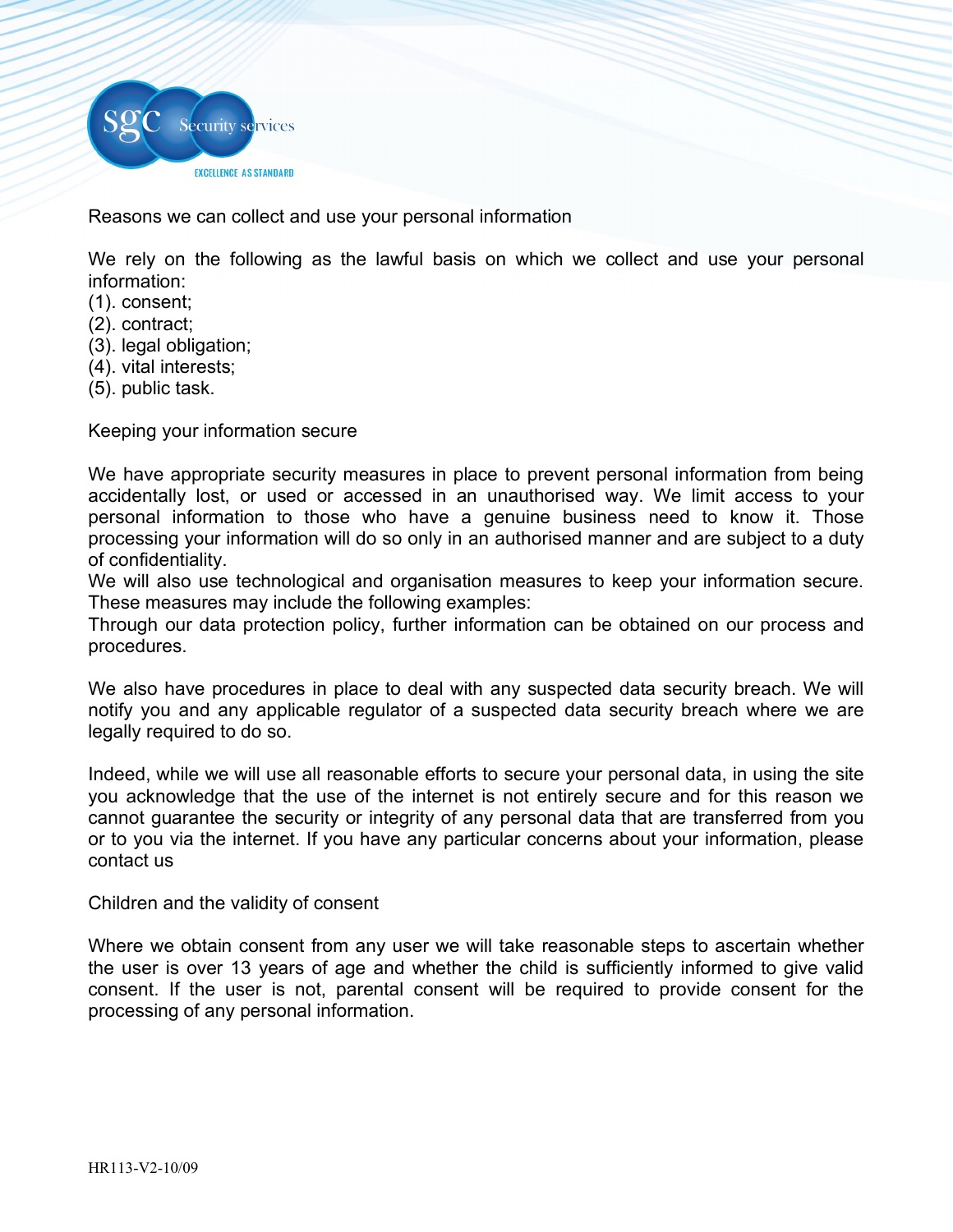

What rights do you have?

Under the General Data Protection Regulation you have a number of important rights free of charge. In summary, those include rights to:

• fair processing of information and transparency over how we use your use personal information

• access to your personal information and to certain other supplementary information that this Privacy Notice is already designed to address

• require us to correct any mistakes in your information which we hold

• require the erasure of personal information concerning you in certain situations

• receive the personal information concerning you which you have provided to us, in a structured, commonly used and machine-readable format and have the right to transmit those data to a third party in certain situations

• object at any time to processing of personal information concerning you for direct marketing • object to decisions being taken by automated means which produce legal effects concerning you or similarly significantly affect you

• object in certain other situations to our continued processing of your personal information

• otherwise restrict our processing of your personal information in certain circumstances

• claim compensation for damages caused by our breach of any data protection laws

For further information on each of those rights, including the circumstances in which they apply, see the Guidance from the UK Information Commissioner's Office (ICO) on individual's rights under the General Data Protection Regulations (http://ico.org.uk/fororganisations/guide-to-the-general-data-protection-regulation-gdpr/individual-rights/)

If you would like to exercise any of these rights please:

• email, call or write to us

• let us have enough information to identify you

• let us have proof of your identity (a copy of your driving license, passport or a recent credit card/utility bill)

• let us know the information to which your request relates

From time to time we may also have other methods to unsubscribe (opt-out) from any direct marketing including for example, unsubscribe buttons or web links. If such are offered, please note that there may be some period after selecting to unsubscribe in which marketing may still be received while your request is being processed.

Do you need extra help?

If you would like this policy in another format (for example: audio, large print, braille) please contact us using the details below.